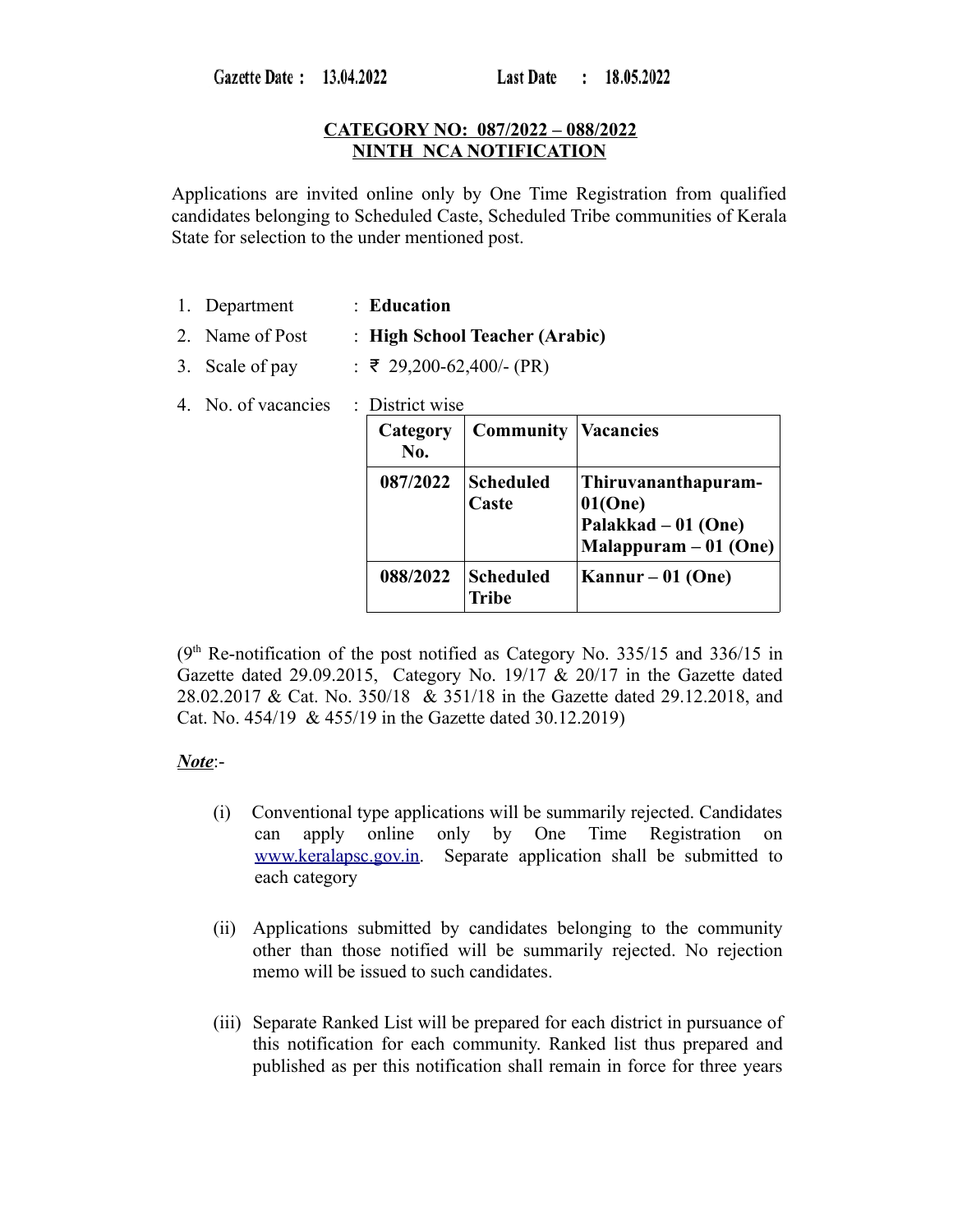from the date of publication of NCA Ranked Lists, or until candidates are advised and appointed against the vacancies earmarked for the above communities, but remain unfilled due to the paucity of candidates during the currency of the Ranked List published for the post in the following districts whichever is earlier.

#### **Name of District Date of publication of Ranked List Category No.**

| Thiruvananthapuram | 01/03/2006 | 84/2004 |
|--------------------|------------|---------|
| Palakkad           | 20/12/2005 | 84/2004 |
| Malappuram         | 08/12/2005 | 84/2004 |
| Kannur             | 31/12/2005 | 84/2004 |

- (iv) Candidates should apply to any one of the above districts where the vacancies are existing for the respective community and note the name of the district in the relevant column of the application. Applications should not be submitted to more than one district in response to this notification. If applications are submitted contrary to the above direction, and if selected his/her name will be removed from the Ranked lists and disciplinary action will be taken against him/her.
- (v) The selection in pursuance of this notification will be made on a revenue district basis, subject to the special conditions laid down in G.O (Ms) No. 154/71/PD dated, 27.05.1971. A candidate advised for appointment in one revenue district from the Ranked List prepared is not eligible for transfer to another district unless he/she completes five years continuous service from the date of commencement of service in the former district. Even if transfer is allowed after five years, it will be subject to the rules in G.O(MS) No.4/61/PD dated, 02.01.1961. Candidates already in Government service holding this post in any one district are prohibited from applying again for this post, but they can apply to higher posts when notified.
- (vi) If the community claim in the application differs from the community noted in SSLC, then such changes are to be published in the Gazette and the same should be produced along with the Community Certificate / Non Creamy layer Certificate issued by the Revenue authorities at the time of One Time Verification or as and when required by the commission.
- 5. Method of appointment : Direct Recruitment (from Candidates belonging to Scheduled Caste & Scheduled Tribe communities only) In the absence of candidates belonging to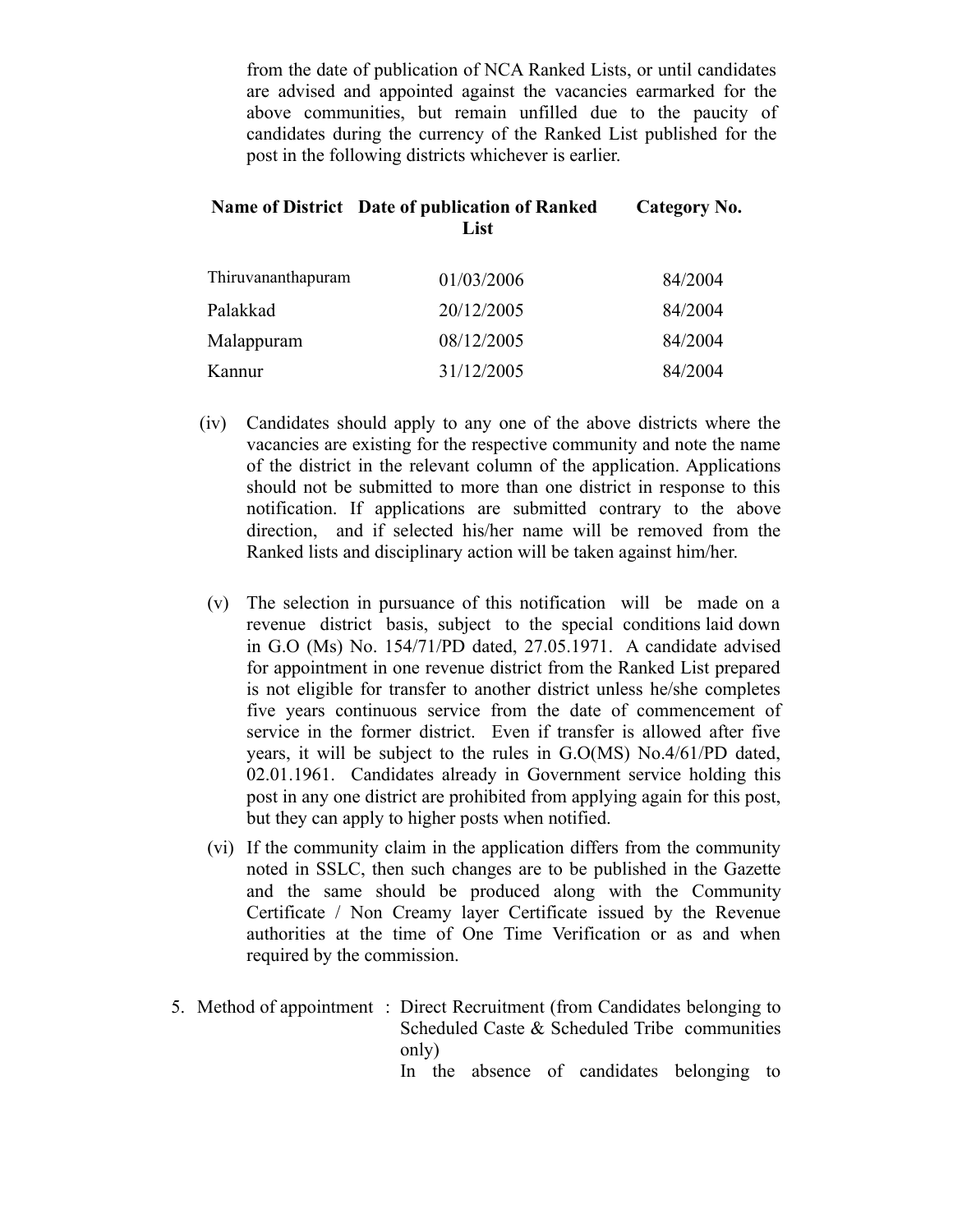Scheduled Caste Community, candidates belonging to Scheduled Tribe community will be considered and vice versa.

6. Age Limit : 18-45 Only candidates born between 02.01.1977 and 01.01.2004 (both dates included) are eligible to apply for this post in the case of Scheduled Caste, Scheduled Tribe candidates. (Including the relaxation as per para 2 (i) of General Conditions).

### **Note:**-

For concessions allowed in upper age limit, subject to the condition that the maximum age limit shall in no case exceed 50 years, please see para (2) of the General Conditions under Part II of this Notification except para 2 (i).

# 7 **Qualifications:**

1) A Degree in Arabic or a degree with Arabic as one of the optional subjects under pattern II of Part III and B.Ed/B.T/L.T conferred or recognised by the Universities in Kerala.

### OR

A Title of Oriental Learning in Arabic awarded or recognized by the Universities in Kerala (if such title has been declared as equivalent to Part III of Degree) and Certificate in Language Teacher's Training issued by the Commissioner for Government Examinations, Kerala.

2) Must have passed the Kerala Teacher Eligibility Test (K-TET) for this post conducted by the Government of Kerala.

# **Exemption**:

1. Candidates who have qualified CTET/NET/SET/M.Phil/Ph.D in the respective subjects / M.Ed. in the any subject are exempted from acquiring TET (G.O. (P) No. 145/16/G.Edn. Dated 30.08.16, G.O. (P)No.206/16/G.Edn. Dated 08.12.2016 and G.O (P)No.15/2020/G.Edn dated 9.10.20)

2. As per the conditions laid down in Government Circular No. 1866829/J3/2017/ G. Edn. Dated 09.03.2018 those who passes CTET primary stage and CTET Elementary stage were excluded from KTET Cat. I & KTET Cat. II respectively. Also CTET qualification can't be considered as an alternative qualification for KTET Cat. III and Cat. IV.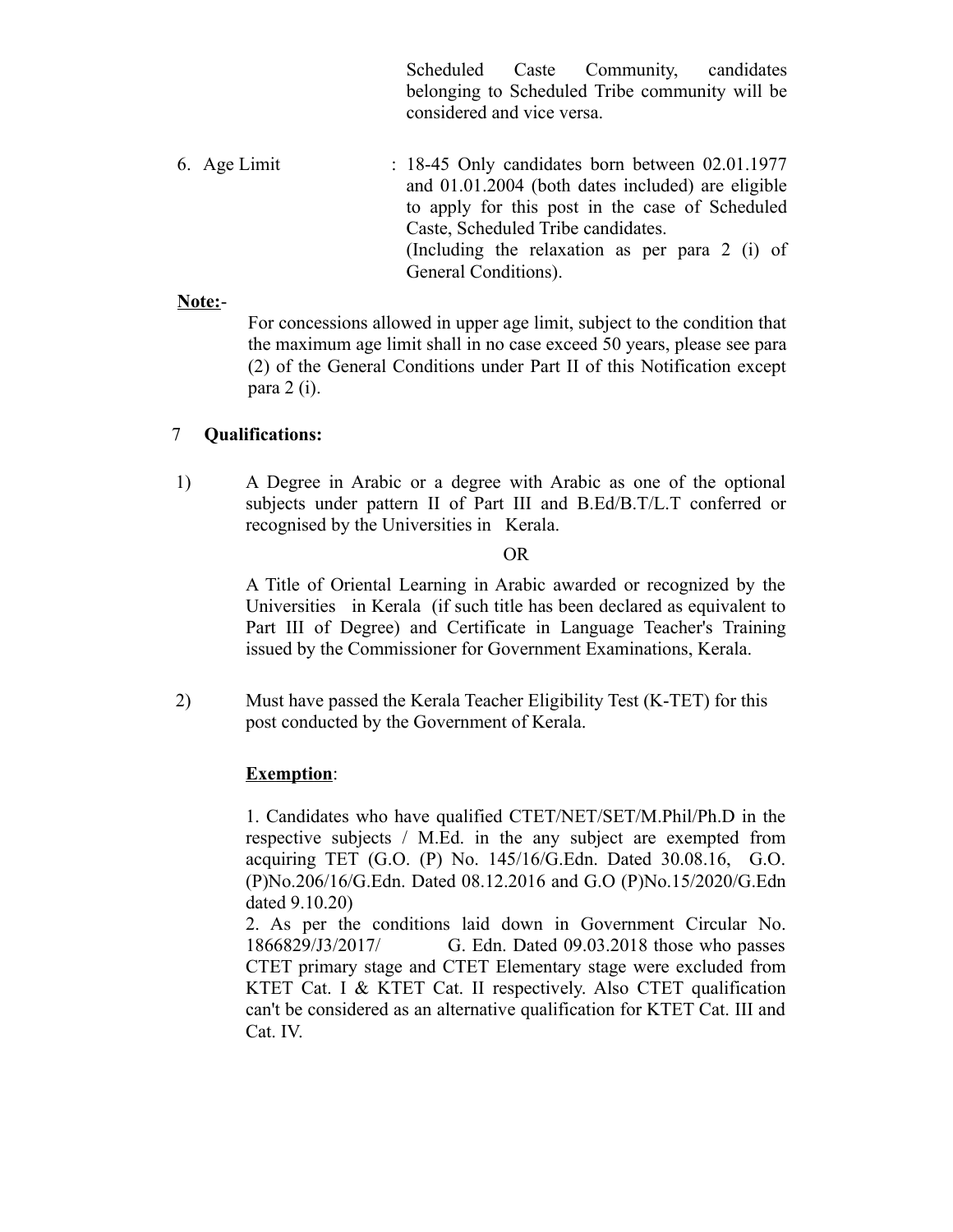Note :-

- (i) M.Phil in the concerned subject be the one awarded by any of the Universities in Kerala or recognised as equivalent by any of the Universities in Kerala.
- (ii) Post Graduates in Arabic are also eligible to apply if they possess B.Ed/B.T/L.T
- (iii) B.Ed should be in the concerned language Arabic.
- (iv) Disciplines in which BA/MA and B.Ed degree were obtained should be mentioned.
- (v) The candidates who have acquired B A (Arabic and Islamic History) double main degree conducted by Calicut University are also eligible to apply for this post (G.O (MS) No. 114/18/G.Edn dated 16.08.18) .
- (vi) KS & SSR Part II Rule 10 a (ii) is applicable.
- (vii) Candidates claiming equivalent qualification should produce relevant Government orders during verification to prove that the qualification claimed is equivalent to the prescribed qualification for the post.

# 8. **SPECIAL CONCESSIONS REGARDING APPOINTMENT AND AGE LIMIT**

- (i) Preference will be given as laid down in G.O.(MS) No. 50/70/PD dated 12.02.1970 and G.O.(MS) No. 9/78/G.Edn. Dated 21.01.1978 to the wives of Jawans in the matter of recruitment as Teachers, if they possess the prescribed qualifications. Soldiers in active service and those working in Base Establishment are included under the term `Jawans'. Wife of Jawans must claim the same through the weightage and preferences link provided in their One Time Registration profile and give details in the space provided. Such candidates should obtain proper certificates from the Commanding Officer stating the name, military rank and military address of their husbands and produce the same as and when required by the Commission (G.O (MS) No. 509/64/Edn. Dated 19.09.1964, G.O.(MS) No. 614/65/Edn. Dated 09.11.1965 and G.O (MS) No. 243/66/Edn. Dated 27.05.1966).
	- (ii) First Class Scouts and Guides will be given preference in the matter of appointment as Teachers (G.O (MS) No. 122/75/G.Edn. Dated 27.05.1975).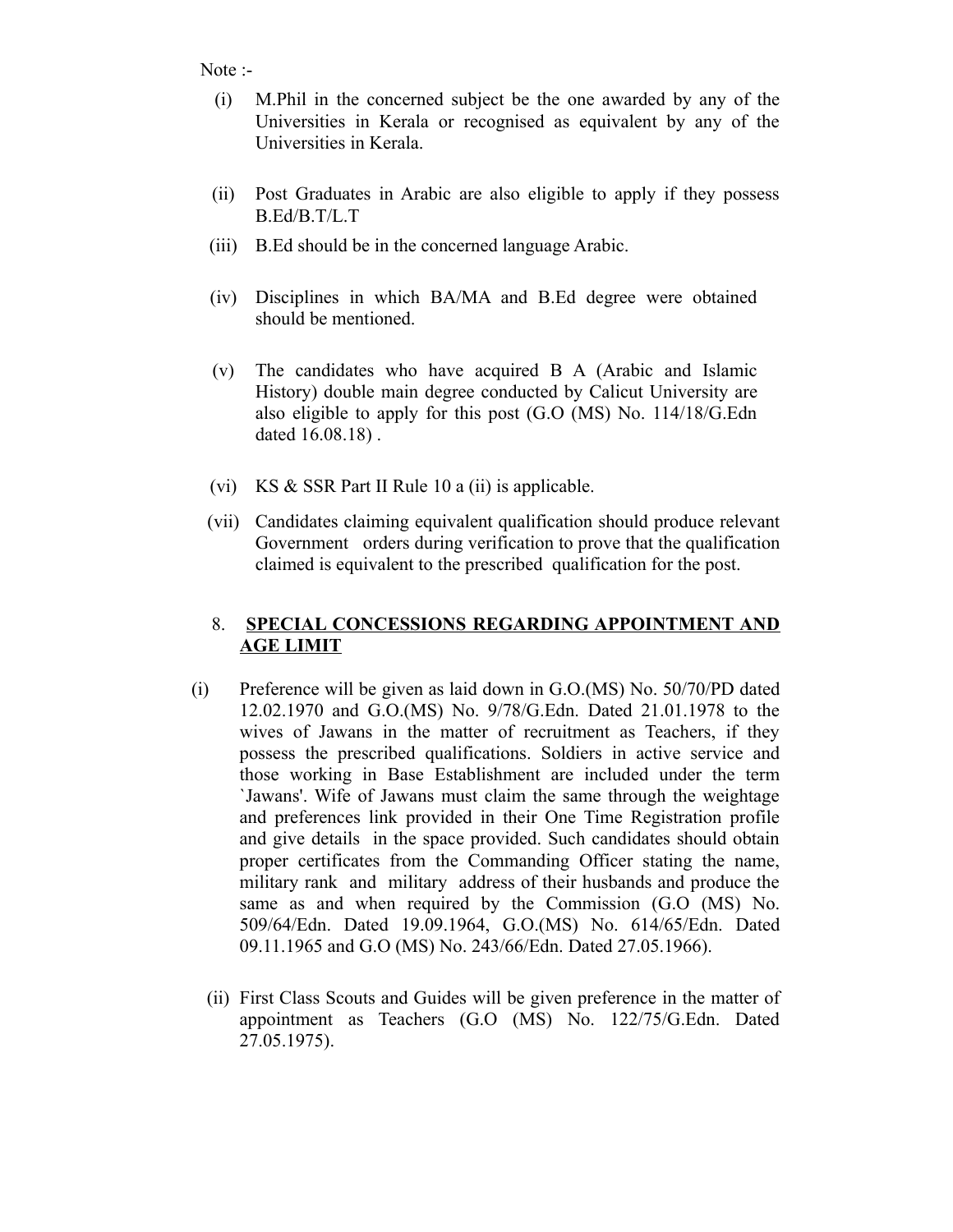- (iii) Teachers of the Government Primary and Nursery Schools who are graduates and are otherwise qualified will be exempted from upper age limit (G.O (Ms) No 185/70/Edn dated 18.4.1970 and G.O (Ms) No 466/70/Edn dt 11.11.1970). They should produce proper certificates from authorities concerned as and when required by the Commission.
- Note:- The candidates who are eligible for the above preferences or concessions in upper age limit or concessions by virtue of any of the reason mentioned in Para 2 of the General Condition should claim the same through the "weightage and preferences" link provided in their One Time Registration Profile and give details in the space provided. The applications of candidates who are eligible for concession in upper age limit and who do not claim the same, are liable to be rejected presuming that they are over aged candidates. Upper age limit after allowing the relaxation as per rule should not exceed 50 years of age (see para 2 of General Conditions).
- 9. Last Date for receipt of applications : **18.05.2022** Wednesday upto 12.00 Midnight.

# 10. **Method of submitting applications:-**

 Candidates must register as per "ONE TIME REGISTRATION" with the Official Website of Kerala Public Service Commission '[www.keralapsc.gov.in'](http://www.keralapsc.gov.in/) before applying for the post. Candidates who have registered can apply by logging on to their profile using their User-ID and password. Candidates must click on the `Apply Now' button of the respective posts in the Notification Link to apply for a post. The photograph uploaded should be taken after 31.12.2012. **Candidates who are creating profile newly from 01.01.2022, should upload the photograph taken within 6 months**. Name of the candidate and the date of photograph taken should be printed legibly at the bottom portion. The photograph once uploaded meeting all requirements shall be valid for 10 years from the date of uploading. There is no change in other instructions regarding the uploading of photographs. No application fee is required. Candidates are responsible for the correctness of the personal information and secrecy of password. Before the final submission of the application on the profile, candidates must ensure correctness of the information in their profile. They must quote the User-ID for further communication with the Commission. Application submitted is provisional and cannot be deleted or altered after submission.

**Candidates are advised to keep a printout or soft copy of the online application for future reference. Candidates can take the printout of the application by clicking on the link 'My applications' in their profile. All correspondences with the Commission, regarding the application should be accompanied with the print out of the application.** The Application will be summarily rejected if non-